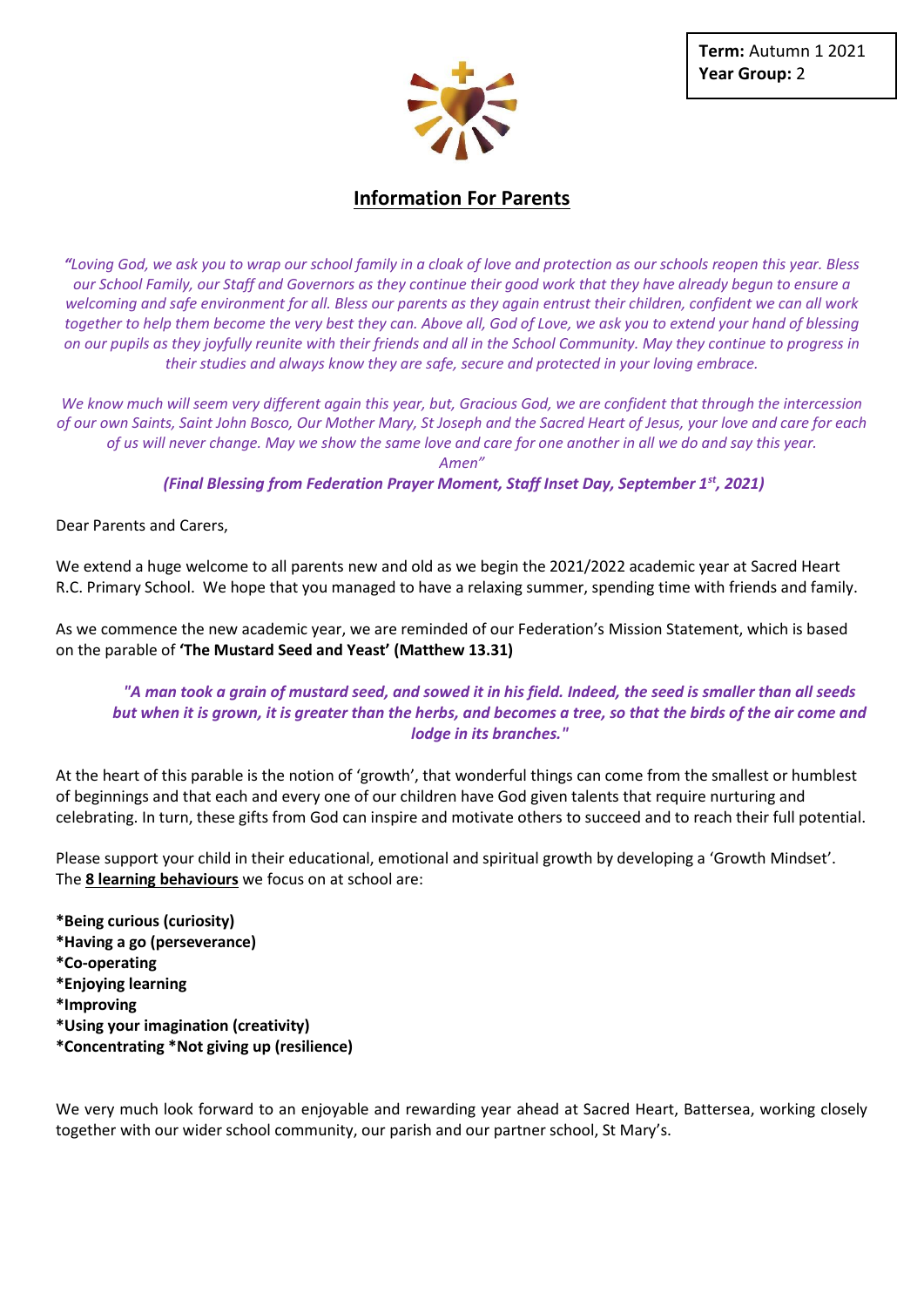

## **Here is a brief outline of what your child will be learning about this half term:**

| <b>Subject</b> | Coverage                                                                                                                                                                                                                                                                                                                                                                                                                                                                                                                                                                                                                                                                                                                               | Suggestions as to how you can support<br>learning at home                                                                                                                                                                                                                                                                                                                                                                                                                                                                                                                                                                                                                                               |
|----------------|----------------------------------------------------------------------------------------------------------------------------------------------------------------------------------------------------------------------------------------------------------------------------------------------------------------------------------------------------------------------------------------------------------------------------------------------------------------------------------------------------------------------------------------------------------------------------------------------------------------------------------------------------------------------------------------------------------------------------------------|---------------------------------------------------------------------------------------------------------------------------------------------------------------------------------------------------------------------------------------------------------------------------------------------------------------------------------------------------------------------------------------------------------------------------------------------------------------------------------------------------------------------------------------------------------------------------------------------------------------------------------------------------------------------------------------------------------|
| English        | This half term we will be focussing on Great Fire of<br>London texts in conjunction with our history topic.<br>We will begin by studying 'Toby and the Great Fire<br>of London' where the children will write character<br>descriptions, ask questions of Toby and write a<br>letter. The focus will then shift to various non-<br>fiction texts. The children will construct and write<br>persuasive letters, compare fire fighting now and<br>then and produce a newspaper report.<br>This will be substantiated by daily phonics, guided<br>reading and handwriting practice where the<br>children will be expected to master 'pre cursive'<br>letter formation.                                                                    | Discuss the Great Fire of London at home and<br>encourage your children to find out more about<br>it themselves. Perhaps visit the library, to find<br>books about The Great Fire of London and to<br>widen their experience of books. This will<br>support your child when writing a newspaper<br>report in particular.<br>Read every evening at home with your child.<br>Encourage them to use sounding out as their<br>first strategy for reading unfamiliar words and<br>to use intonation and expression.<br>Encourage your child to practise their spellings<br>each week and to make up and write sentences<br>with these words in them so that they can read<br>and understand them in context. |
| Maths          | This half term the children will begin by focusing<br>on place value. We will be counting objects to 100,<br>learning to read and write numerals from 1-100 in<br>numerals and words and represent them using<br>manipulatives. The children will use place value<br>charts and part- whole models to represent<br>number and the symbols < > and = to compare<br>values. We will also recap counting in 2s, 5s and<br>10s.<br>We will then begin our addition and subtraction<br>block of learning.<br>We will cover fact families and learn number bonds<br>to 100 (tens) before adding and subtracting 1s, 10s<br>and eventually learning to use the column method<br>to add and subtract 2- digit numbers from 2-digit<br>numbers. | Ensure your child can fluently add and subtract<br>to 10 and 20. Count up and back to 100 every<br>day. Ensure they know 90, 89 80, 79 etc and<br>understand the difference between 'ty' and<br>'teen' numbers.<br>Use mathematical vocabulary to ask your child<br>questions about the position of numbers i.e.<br>'greater than', 'less than' and 'equal to'. Why<br>not play 'guess my number?'<br>Encourage your child to use Mathletics as much<br>as possible and complete their Maths<br>homework weekly.                                                                                                                                                                                        |
| <b>RE</b>      | Our topic is new beginnings including the Story of<br>Creation. The key questions we will explore are:<br>-Who made the world and everything in it?<br>-What were the beginnings in the story?<br>-Who is there to guide us at every beginning?                                                                                                                                                                                                                                                                                                                                                                                                                                                                                        | Talk about the Story of Creation and read it in<br>your Bible with your child. Practice making the<br>Sign of the Cross and ensure your child knows<br>the Our Father prayer.                                                                                                                                                                                                                                                                                                                                                                                                                                                                                                                           |
| Science        | We will be learning about Materials and their<br>properties this half term. The children will identify<br>and compare the suitability of a variety of everyday<br>materials for particular uses. We will also consider<br>how some materials can change shape when<br>manipulated. What happens when certain<br>materials are bent? stretched? twisted? squashed?                                                                                                                                                                                                                                                                                                                                                                      | Talk about objects at home, what they are<br>made of and why. Play 'if my mug was made<br>from feathers, then' and see how you and<br>your child's ideas escalate!<br>Visit the Science Museum (it's free!)                                                                                                                                                                                                                                                                                                                                                                                                                                                                                             |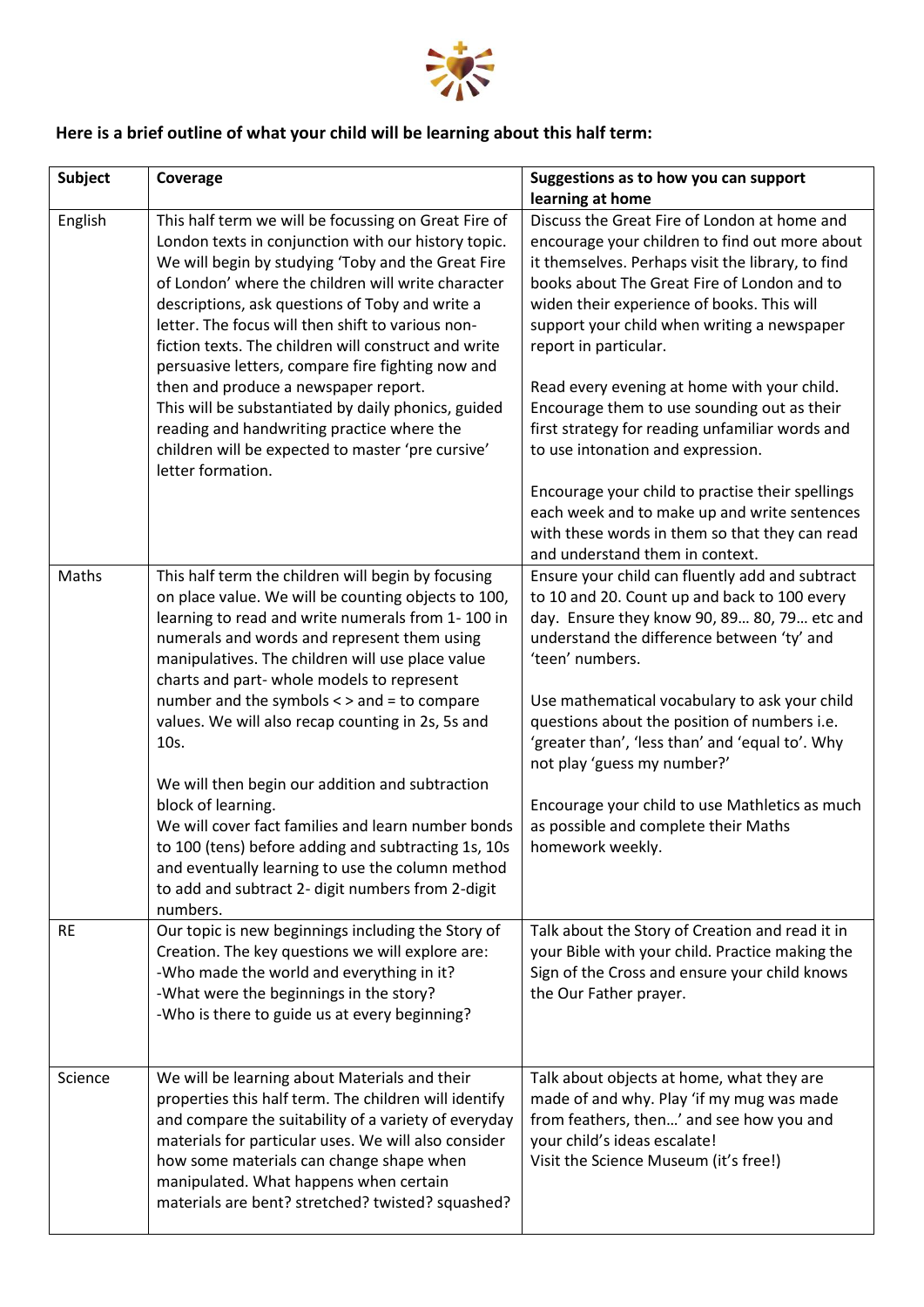| History   | This half term we will be learning about The Great<br>Fire of London. The children will learn why Pudding<br>Lane is so significant to British history and develop<br>their historical skills by placing the event on a<br>historical timeline, comparing the distant past with<br>the present and also sequencing the events that<br>unfolded in chronological order. They will engage<br>in a variety of activities including drama to<br>understand where and when the fire started,<br>identify key events that took place, and to know<br>why the fire spread so quickly before stopping. The<br>children will discover the past through different<br>sources including Samuel Pepys' diary and be able<br>to articulate how London has changed over time. | Talk to your child about what they have learnt<br>at school. How is their life different from a child<br>in 1666? Perhaps visit The Monument and<br>Seething Lane (where Samuel Pepys lived).                                                                                                                                                                                                                                                         |
|-----------|-----------------------------------------------------------------------------------------------------------------------------------------------------------------------------------------------------------------------------------------------------------------------------------------------------------------------------------------------------------------------------------------------------------------------------------------------------------------------------------------------------------------------------------------------------------------------------------------------------------------------------------------------------------------------------------------------------------------------------------------------------------------|-------------------------------------------------------------------------------------------------------------------------------------------------------------------------------------------------------------------------------------------------------------------------------------------------------------------------------------------------------------------------------------------------------------------------------------------------------|
| Computing | Year 2 children will focus on digital literacy. This<br>half term they will create an e-book on the Great<br>Fire of London.<br>We will continue to use iPads ro safely interact<br>with age appropriate software.                                                                                                                                                                                                                                                                                                                                                                                                                                                                                                                                              | Use computing as a medium for finding out<br>facts and for practising phonics, reading and<br>maths skills using websites such as:<br>https://www.spellingshed.com/en-gb/<br>http://www.bbc.co.uk/bitesize/ks1<br>www.oxfordowl.co.uk<br>www.mathletics.co.uk www.phonicsplay.co.uk.                                                                                                                                                                  |
| Paths     | Creating a positive classroom environment and<br>introduction to feelings.                                                                                                                                                                                                                                                                                                                                                                                                                                                                                                                                                                                                                                                                                      | Continue to encourage your child to talk about<br>their emotions and feelings on a regular basis.<br>Remind them that we all have emotions and<br>that it is quite natural to experience different<br>feelings in our everyday lives. All emotions have<br>a place in our lives, but it is our behaviours<br>linked to specific emotions that shape who we<br>are. Model for your child positive behaviours,<br>when dealing with different emotions. |
| Music     | <b>Recorders and Singing</b>                                                                                                                                                                                                                                                                                                                                                                                                                                                                                                                                                                                                                                                                                                                                    | This half term we will be starting to learn the<br>recorder - learning the to play the notes B, A<br>and G, and playing some simple children's<br>tunes.                                                                                                                                                                                                                                                                                              |

All teachers at Sacred Heart R.C Primary School follow the homework policy.

In Year 2 we will follow this homework timetable:

| <b>Subject</b>   | <b>Handed out</b> | Due in on | How you can help                                                              |
|------------------|-------------------|-----------|-------------------------------------------------------------------------------|
| <b>Spellings</b> | Friday            | Friday    | Practise each spelling every evening and ask them to use it in a              |
|                  |                   |           | sentence orally.                                                              |
| Maths            | Friday            | Friday    | Please help your child with the weekly Maths activity – give them             |
|                  |                   |           | counters or beads to help them add and take-away if needed.                   |
| English          | Friday            | Friday    | Please read the passage together with your child $-$ if it is a little tricky |
|                  |                   |           | read it to them and help them to find answers in the text by                  |
|                  |                   |           | underlining or highlighting what is important. Children will mark this        |
|                  |                   |           | together with the teacher on Friday so it is a learning opportunity.          |